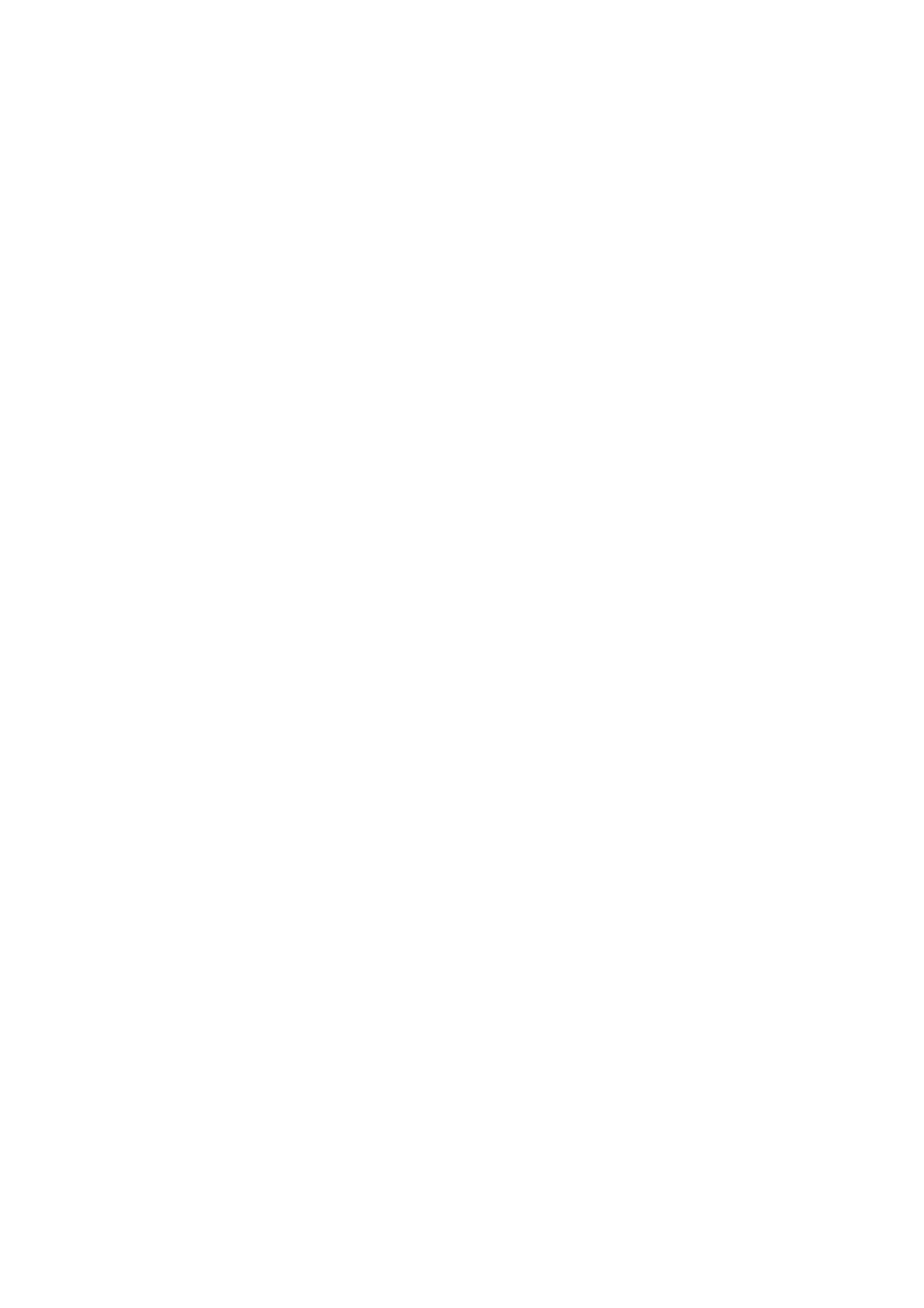## **1. Commitments at the Lisbon Ministerial Conference**

In their Final Declaration, the European Ministers gathering in Lisbon on 16 and 17 May 2006 requested the Committee of Ministers of the Council of Europe

*"to take into careful consideration the work of the Organisation in the field of positive parenting and in particular the draft recommendation to member states on this topic, which (…) should be submitted to the Committee of Ministers in 2006 for adoption and for monitoring;"*

#### and suggested

*"that the next session of the ministerial conference (…) could be an opportunity to assess (…) the evolution of the situation of positive parenting in Europe."* 1

Considerable amount of work has been undertaken since then, both on the initiative of the Council of Europe and within its member states. This report gives an overview of the main achievements in promoting and developing further the concept of positive parenting in Europe.

## **2. Council of Europe Recommendation Rec(2006)19 on policy to support positive parenting**

Positive parenting is defined in the Recommendation Rec(2006)19 as:

*"parental behaviour based on the best interest of the child that is nurturing, empowering, non-violent and provides recognition and guidance which involves setting of boundaries to enable the full development of the child".*

The adoption of the Recommendation Rec(2006)19 on policy to support positive parenting (see Appendix I) by the Committee of Ministers in December 2006 was a major step in recognising parenting as a legitimate domain of public policy. The Recommendation aims at making member states aware of the necessity to provide parents with sufficient support mechanisms to meet their important responsibilities in bringing up their children. Member states are encouraged to take all appropriate legislative, administrative and financial measures to create the best possible conditions for positive parenting.

The Recommendation takes a rights-based approach, treating both parents and children as holders of rights and obligations. It is based on the UN Convention on the Rights of the Child (UNCRC) and can be seen as a means of transforming a number of key human rights for children enshrined by the UNCRC into concrete policy recommendations for the daily task of parenting.

Member states are called upon to support parents in their upbringing tasks through (a) adequate family policy measures that provide the necessary material conditions for families, (b) services to support parents such as local counselling services, help lines

 $1$  CM(2006)138, 11 August 2006.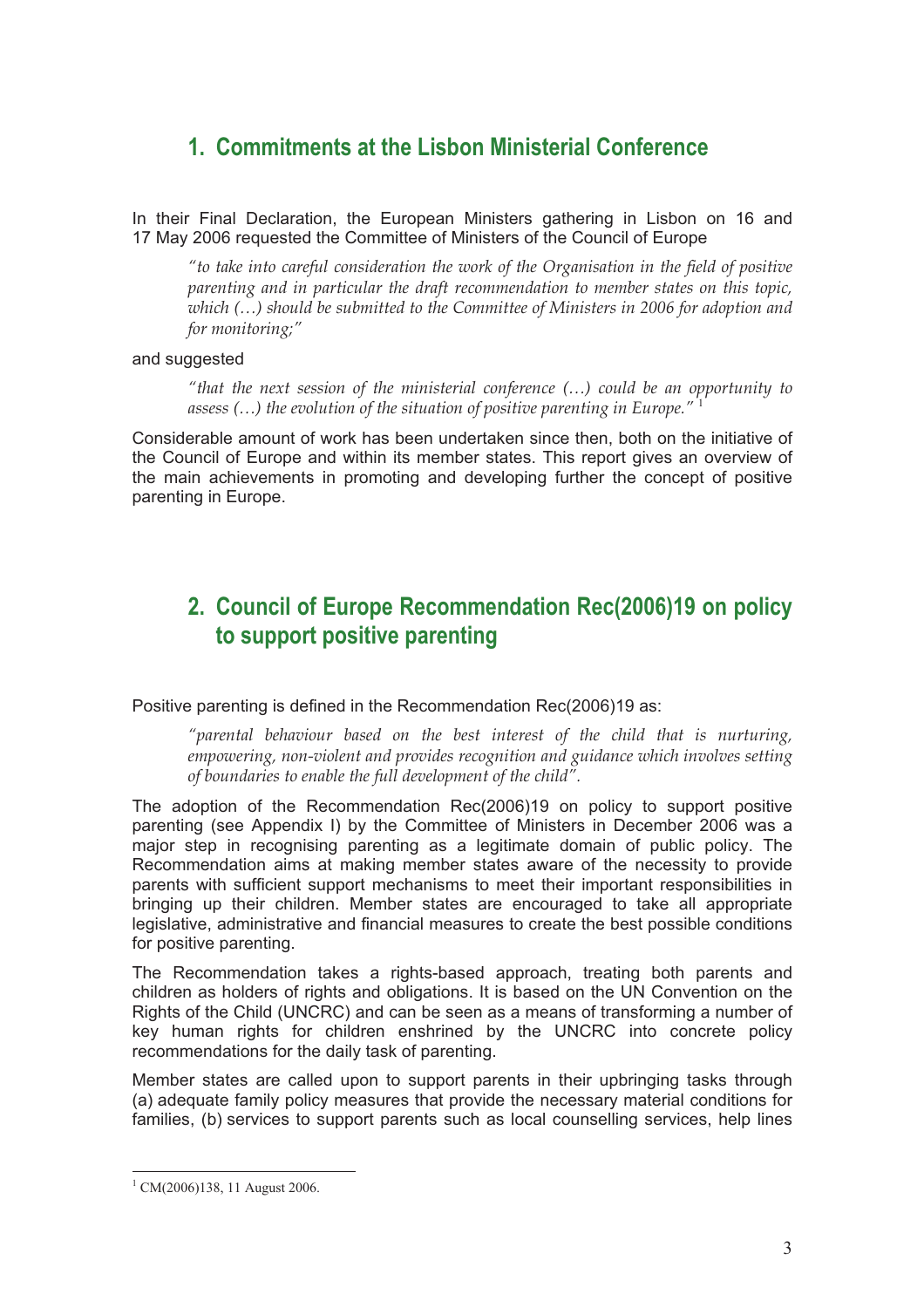and educational programmes, and (c) specific services for parents in risk of social exclusion.

In the appendix, the Recommendation contains key messages for parents on "growing up together" as well as guidelines on the roles and responsibilities for professionals in promoting positive parenting.

Recommendation Rec(2006)19 exists in English, French, Croatian, German, Greek, Icelandic, Italian, Russian, Slovenian and Spanish.

## **3. Positive parenting and the Council of Europe**

Based on the outcomes of the Lisbon Conference and on the Recommendation on policies to support positive parenting, the Council of Europe has undertaken considerable amount of work to promote and disseminate the concept of positive parenting and to facilitate the exchange of experience between member states.

## **3.1. Committee of Experts on Social Policy for Families and Children**

Providing follow-up to the Lisbon Ministerial Conference and to Recommendation Rec(2006)19 was the primary mandate of the Committee of Experts on Social Policy for Families and Children (CS-SPFC).<sup>2</sup>

The Committee's five meetings between June 2007 and April 2009 were attended by representatives of, in average, 24 member states, mostly officials from national or regional ministries and other public authorities responsible for family policy and child welfare.<sup>3</sup>

In addition, participants included representatives of relevant Steering Committees<sup>4</sup>, the monare.<br>In addition, participants included representatives of relevant Steering Committees<sup>4</sup>, the<br>Conference of INGO's of the Council of Europe, other NGOs, the European Commission, the European Foundation for the Improvement of Living and Working Conditions, the Council of the Baltic Sea States (CBSS), the Holy Sea, and five scientific experts.

In the field of positive parenting, the Committee reviewed a number of expert reports (see 3.2.), developed a brochure on positive parenting, organised a seminar (3.3) and collected up-to-date information through a questionnaire (3.4.).

<sup>&</sup>lt;sup>2</sup> The CS-SPFC reported to the Steering Committee for Social Cohesion (CDCS). Its terms of reference were approved by the Committee of Ministers on 21 May 2007 (CM/Del/Dec(2007)995/6.1/appendix2E) and initially valid until 31 December 2008. They were extended until 30 June 2009 by decision of the Committee of Ministers

<sup>&</sup>lt;sup>3</sup> Representatives of 14 member states were reimbursed for their travel and subsistence expenses. Several countries sent two or even three experts to the meetings. Some member states that did not send representatives to the meetings were provided with all documents in order to follow the Committee's activities.

<sup>&</sup>lt;sup>4</sup> European Committee for Social Cohesion (CDCS); European Co-ordination Forum for the Council of Europe Disability Action Plan 2006-2015 (CAHPAH); Partial Agreement Co-operation Group to Combat Drug Abuse and Illicit Trafficking in Drugs (Pompidou Group); European Committee on Migration (CDMG).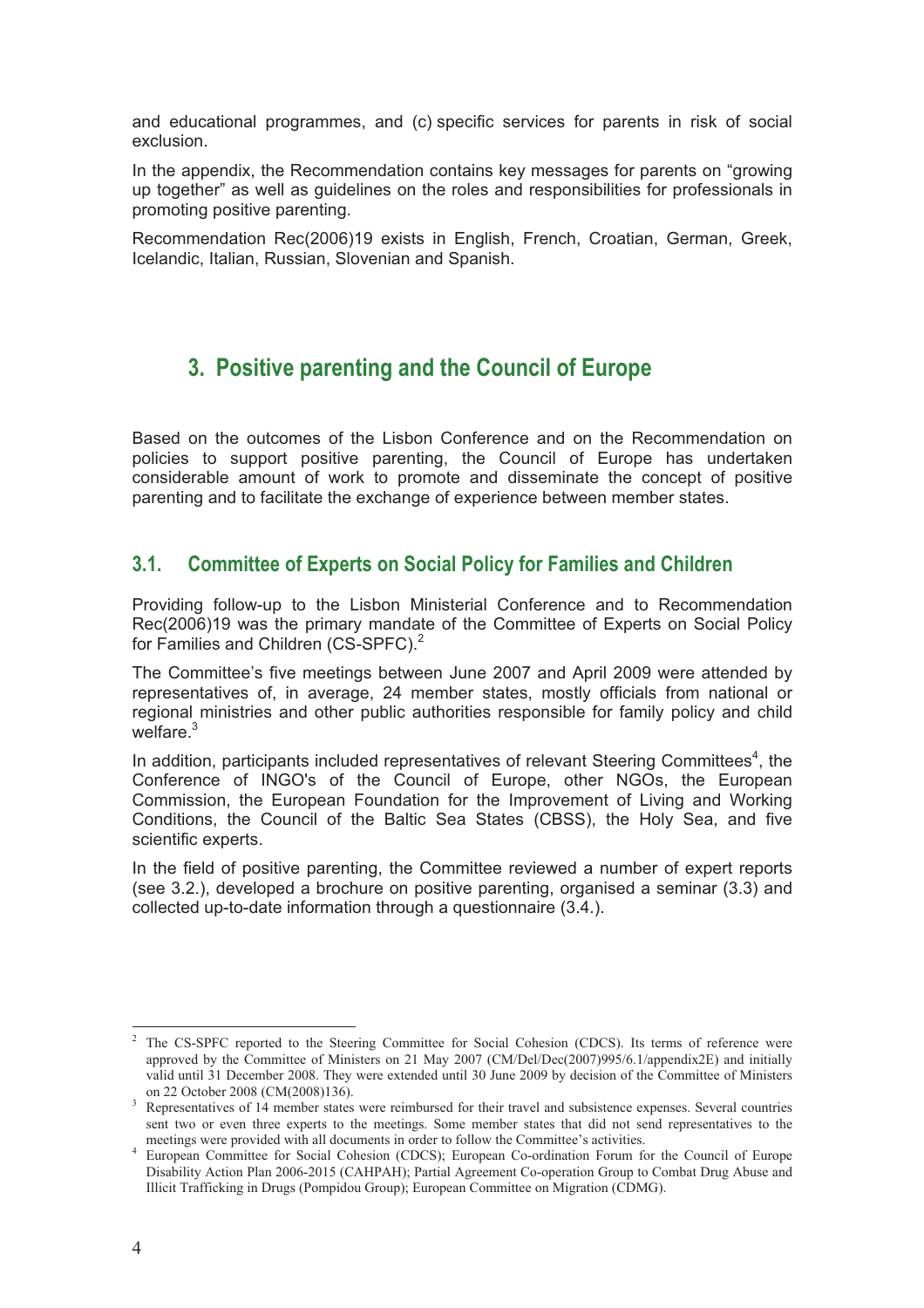## **3.2. Expert reports**

The Committee considered three expert reports in the field of positive parenting, in which the authors linked the concept of positive parenting to the "Triple P Positive Parenting Programme", based on the Australian experience.<sup>5</sup> The reports provide suggestions for developing trainings and raising awareness about positive parenting. The Committee welcomed the information contained in the reports, while stressing the great variety of approaches to positive parenting in Europe and the need to follow a flexible approach in implementing the Recommendation in member states.

### **3.3. Seminar on positive parenting**

On the occasion of the CS-SPFC meeting in December 2007, the Council of Europe organised a seminar with the objective to exchange good practices and develop ideas how to bring the Council of Europe's work on positive parenting further.<sup>6</sup>

The seminar was attended by approx. 60 participants, including representatives of 25 member states*,* representatives of relevant Steering Committees, various Council of Europe bodies, the European Commission and the European Parliament as well as NGOs and researchers.

The programme of the seminar included case studies on positive parenting policies on national and local levels in various member states as well as presentations on specific programmes and studies from NGOs and researchers. The interventions and discussions illustrated that, even though the priorities, resources and concrete measures in the field of family policy vary considerably from one member state to another, all countries are making ongoing efforts to improve the conditions for parenting.

The following three issues seemed to be of a general concern:

- Several participants pointed out that parenting is a *gender issue*. Talking about parents and not about mothers and fathers may to a certain extent cover up the fact that being a mother or being a father carries different gender-related opportunities and restrictions, advantages and disadvantages.
- The relationship between *universal vs. targeted measures* was also subject to debate. While some member states have quite extensive general measures, others give priority to targeted actions towards selected groups at risk.
- There is a great *variety of parenting "cultures"* among the member states and the seminar demonstrated the necessity of implementing the Recommendation on policy to support positive parenting in accordance with already existing practices and experiences in each country.

<sup>5</sup> Please refer to CS-SPFC (2007) 4 on "Training practitioners and parents in Positive Parenting: A population approach"; CS-SPFC (2007) 5 on 'Linking Triple P to the Positive Parenting Initiative of the Council of Europe' and CS -SPFC (2007) 6 on 'Raising awareness about Positive Parenting', all prepared by Mr Alan Ralph together with Mr Matthew Sanders.

<sup>&</sup>lt;sup>6</sup> Please refer to the Report on the Seminar on Positive Parenting, Strasbourg, 5 December 2007, CS-SPFC(2008)2.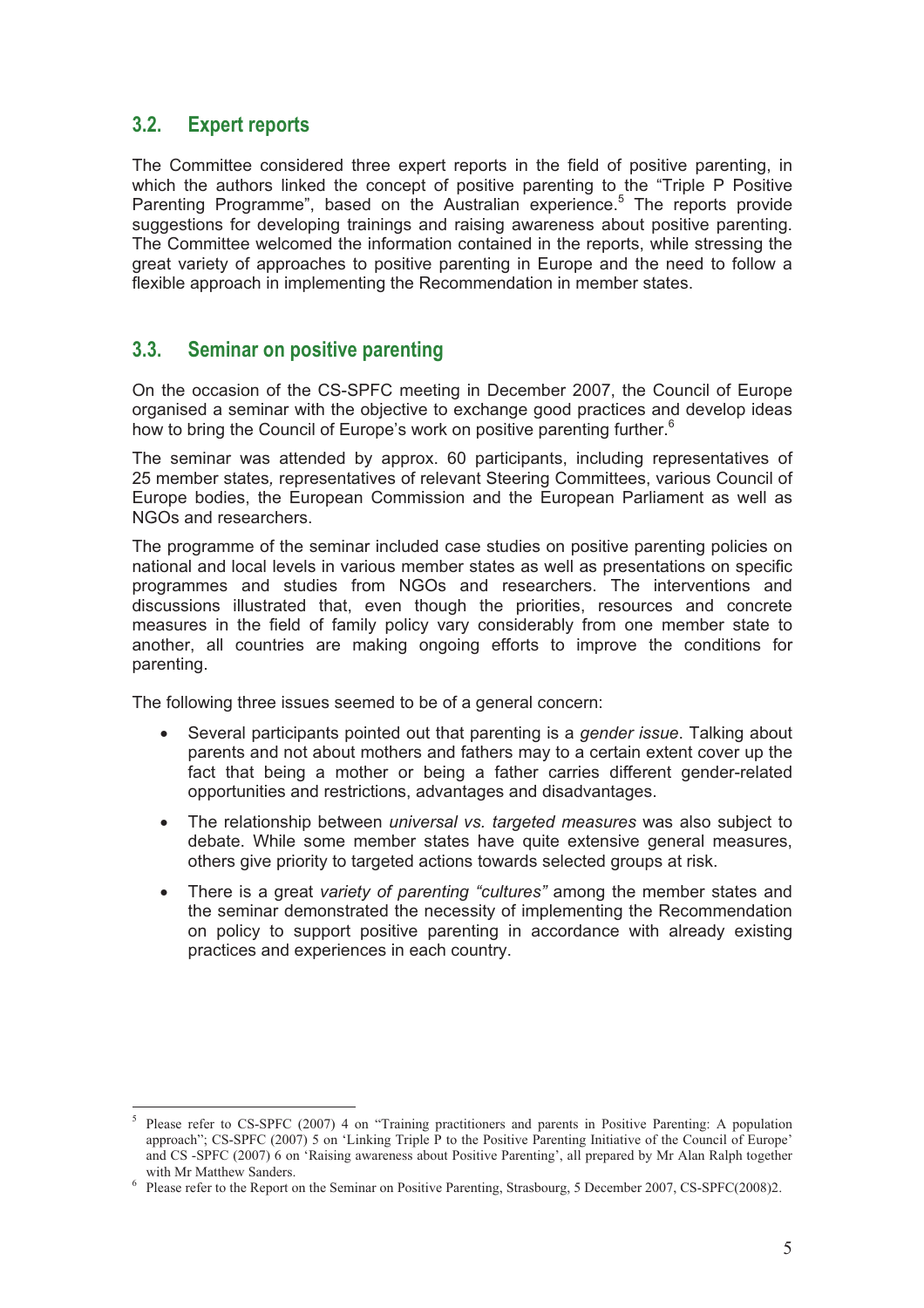## **3.4. Council of Europe family policy questionnaire**

The Committee of Experts on Social Policy for Families and Children elaborated a comprehensive questionnaire on national family policies. From May 2008 to April 2009 members of the CS-SPFC and of the European Committee for Social Cohesion (CDCS) compiled the national replies.<sup>7</sup>

Amongst other family policy issues, the questionnaire gathered extensive information on policies on violence and other crisis situations in the family as well as on parental education and support for parenting. The replies to the questionnaire were transformed into a database, which is to be published on the Council of Europe website. The data complements and updates the information provided by member states at the occasion of the Ministerial Conference in Lisbon<sup>8</sup> and provides the basis for the compilation of good practices presented in Chapter 4 of this document.

### **3.5. Campaign against corporal punishment of children**

Corporal punishment is the most widespread form of violence against children and is a violation of their rights. The Council of Europe campaign "Raise your hand against smacking", launched in Zagreb in June 2008, targets government decision makers and the general public, including professionals working in contact with children. The campaign's objective is to eliminate corporal punishment of children through the introduction of a specific ban in all European legislations, through the promotion of the development of positive, non-violent parenting techniques, and through awarenessraising on children's rights in general. To date, 20 member states have banned corporal punishment, and 8 more member states are committed to take the action in the near future to do so.

The campaign's communication pack relies on:

1) Audiovisual material:

- A TV spot: an animated cartoon based on positive emotions was produced and has been translated and distributed via TV networks and Internet in more than 20 countries in Europe,
- A website providing access to all the material and information concerning the campaign: www.coe.int/corporalpunishment
- A mini CD containing the TV spot, a slide show, an exhibition and the publications for its use in seminars, trainings, schools, etc.

2) Printed material:

• Two monographs and a series of brochures and leaflets, targeting legislators, policy makers and professional networks in the education, health, social justice and media fields, as well as the general public.

More than 20 countries are actively participating in the campaign, and corporal punishment has become a topical issue covered by major media in practically all member States.

<sup>7</sup> Sincere acknowledgements are due to all the officials and experts who contributed their expertise in filling in the national replies. <sup>8</sup>

Please refer to the Compendium of National Contributions to the 28<sup>th</sup> Session of the Conference of Ministers responsible for Family Affairs, Lisbon, 16-17 May 2006.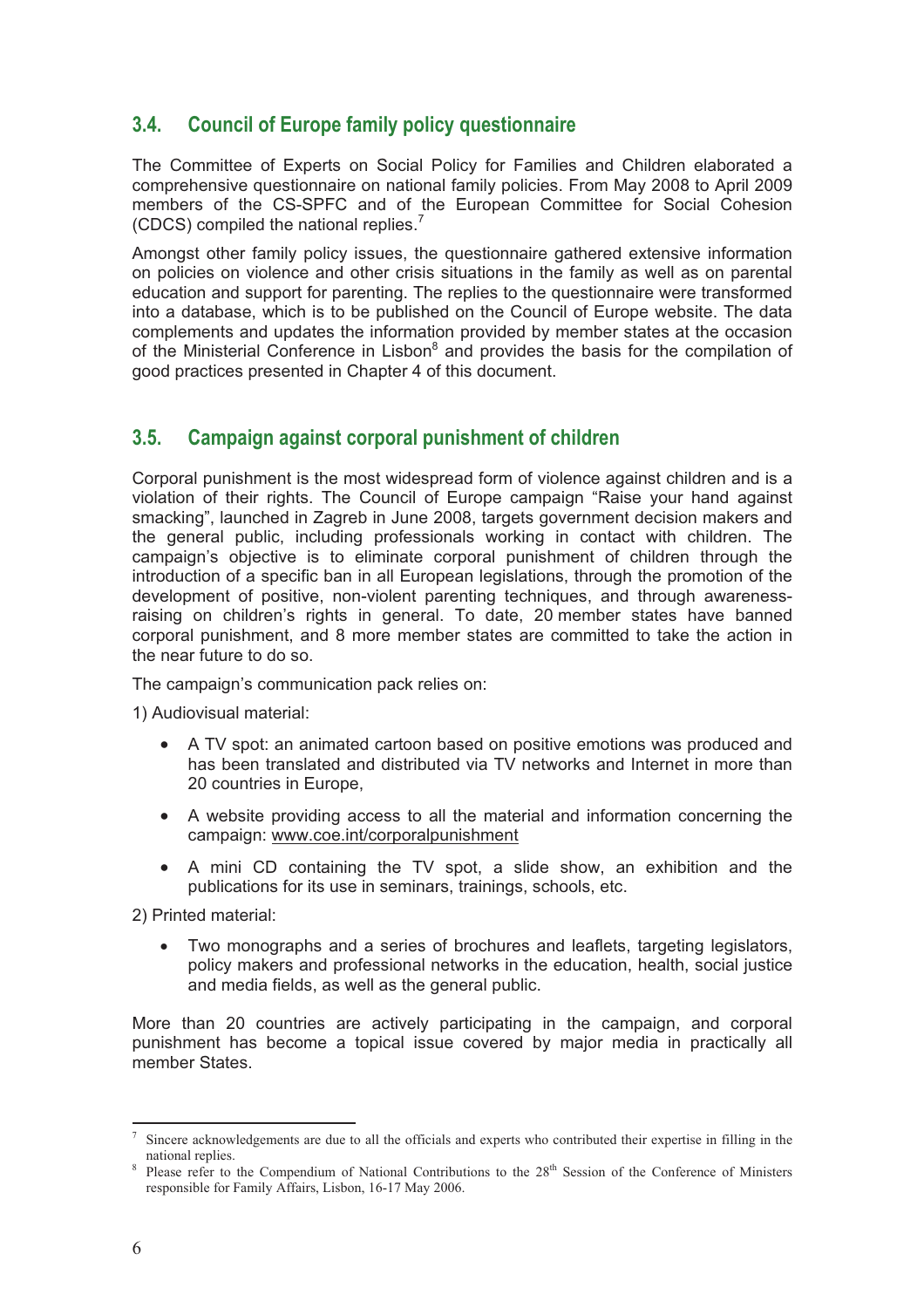## **3.6. Publications and information material**

*Eliminating corporal punishment – A human rights imperative for Europe's children*, Council of Europe Publishing, 2008;

*Parenting in contemporary Europe: a positive approach*, Council of Europe Publishing, 2007;

*Views on positive parenting and non-violent upbringing*, Council of Europe Publishing, 2007;

*Policy to support positive parenting*, information leaflet, Council of Europe, 2008;

*Eliminating corporal punishment of children: Questions and Answers*. Illustrated booklet, Council of Europe, 2008;

*Eliminating corporal punishment of children: the key points*. Illustrated leaflet. Council of Europe, 2008;

*Off the books! A guide for Europe's parliaments on law reform to eliminate corporal punishment of children*. Illustrated booklet. Council of Europe, 2008.

## **4. Positive parenting in Council of Europe member states – new tendencies and selected good practices**

*"[We ]consider that parenting, though linked to family intimacy, should be designated as a domain of public policy and all the necessary measures should be adopted for supporting parenting and creating the conditions necessary for positive parenting."*

> Political Declaration of the 28<sup>th</sup> Conference of European Ministers responsible for Family Affairs, Lisbon, 16-17 May 2006

This chapter presents a number of selected good practices, innovative policies and activities implemented in Council of Europe member states since the Lisbon Conference in 2006. The objective is twofold: Firstly, to give an overview of new tendencies and recent developments, that is to show "where positive parenting is going" today. Secondly, this chapter shall serve for policy makers as an inventory of ideas and of policy approaches to positive parenting which run successfully in one country and might be adapted to be applied in other member states as well.

#### **4.1. Training programmes on parenting**

The internet and other new media are increasingly used by member states to disseminate information about positive parenting. Through online programmes, parents can learn about parenting or exchange experiences with other parents in an interactive manner. **Austria**, for example, published since 2006 nine multimedia CD-ROMs, starting from pregnancy and covering all age groups of children under the age of 18. Special CD-ROMs are targeting single parents, re-constituted families and "late" parents who started a family at age 35 and older.

Legal as well as psychological assistance to spouses and children are provided in the Family and Children Support Centres in **Azerbaijan**. Three such local centres were founded in 2005 by Save the Children and are since 2008 under the responsibility of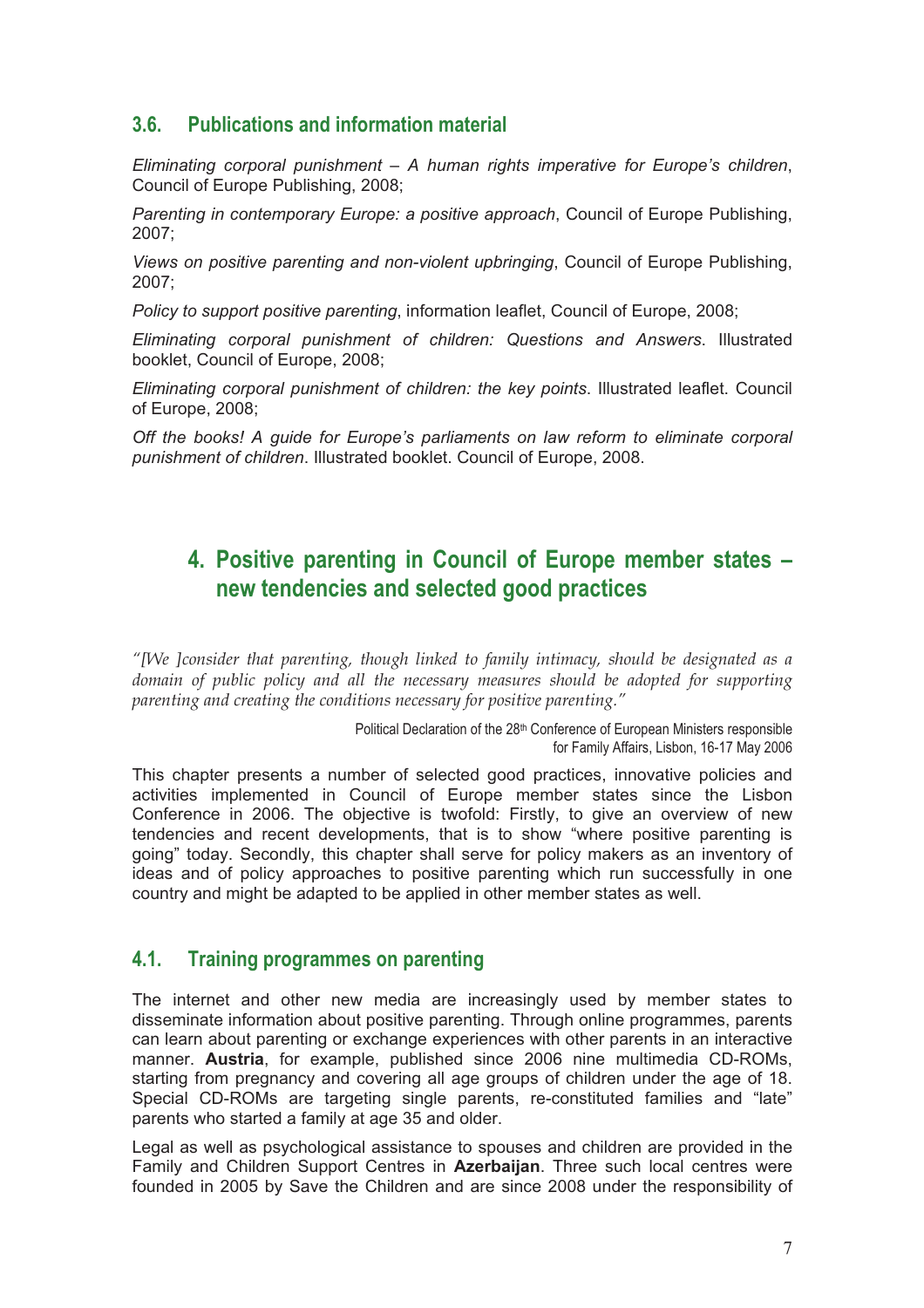the government. The centres register cases of violence, conflicts and other situations of stress in families and regularly conduct prevention work with families at risk.

An in-depth training for parents on matters of communication within the family has been developed by the Ministry of Education and Culture in **Cyprus** since 2006. The programme consists of a series of 13 workshops, which are co-ordinated by specially trained staff members of the Ministry. The groups of approximately 20 parents meet in weekly sessions for two hours. This training aims at promoting psychological health trough improving the quality of communication within the family, which is also seen as a way to reduce domestic violence.

In **Ireland**, the 'Community Mothers Programme' was set up in order to develop the skills and self-esteem of parents who live mainly in areas that experience disadvantage. Experienced mothers, known as Community Mothers, are recruited as volunteers and trained to give support and encouragement to parents in the rearing of their own children (aged 0-2 years) emphasising health care, nutritional improvement and overall development. The programme supports parents including lone parents, teenage parents, Traveller parents, asylum seekers and refugees. The Programme is being delivered to approximately two thousand parents each year, in their own home, by one hundred and fifty Community Mothers, guided and supported by 12 Family Development Nurses.

The Ministry of Education, Research and Innovation of **Romania** elaborated, in partnership with UNICEF, the national programme "Parents' Education". Workshops organised in the framework of this programme address topics such as: respect for children's rights; negotiating conflicts; evasive behaviour; non-discrimination; decision making; and children's spare time. The programme runs in 640 schools and educational institutions. For the same purpose, psycho-pedagogical counselling cabinets were set up within these establishments to provide advice for pupils and parents.

In the framework of a public-private partnership, **Switzerland** developed a concept for a national child protection programme which is to start in 2010. One module of this programme deals in particular with the question of training parents in non-violent upbringing as well as with benefits to relieve parents.

## **4.2. Bridging gaps between young and old, East and West**

As a way of meeting the needs of today's often isolated nuclear families, **Germany** supports the creation of Multi-Generational Centres through a national action programme. The objective is to transfer the tradition of several generations living together from the private to the public sphere. The Multi-Generational Centres draw on the know-how and the potentials of all generations in order to nurture and educate children, give advice to families, activate civic engagement and provide elderly persons with meaningful tasks. A total of 500 of these centres exist today.

Bringing pupils from **Turkey's** eastern and western parts together was the objective of the "Heart Bridge Project", which the Ministry of Education implemented in co-operation with other public institutions and organisations. 100 000 students from low-income families from Turkey's 81 provinces went from east to west and vice-versa for a period of 5 days in order to establish friendships and to learn more about their diverse country and its people.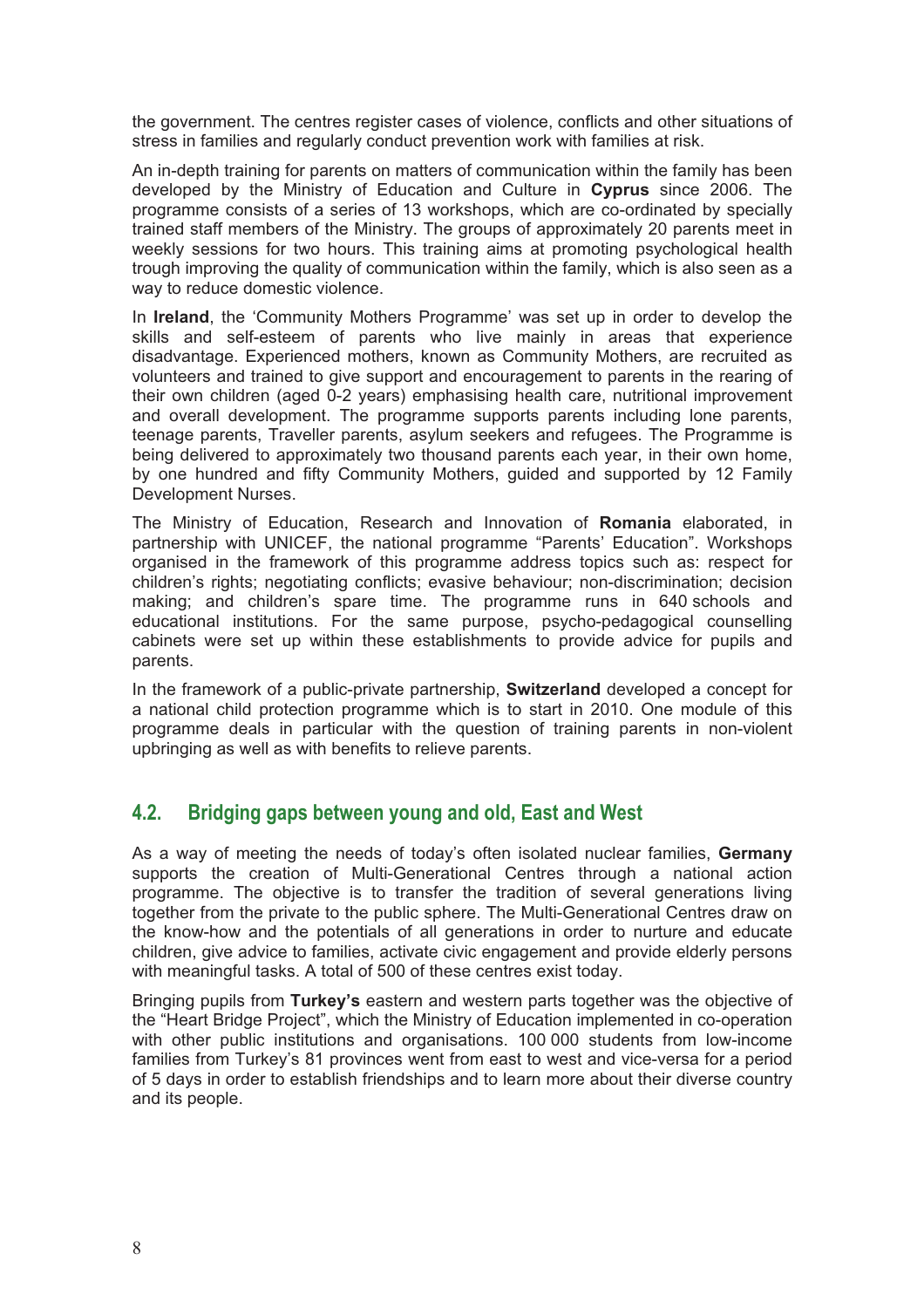## **4.3. Positive parenting and child day care**

Training child care professionals with different backgrounds on parenting support is the objective of a recent initiative taken by the "Office of birth and childhood" (ONE) of the French Community in **Belgium**. ONE developed a handbook on parenting support for professionals as a reference document and is currently working on a training module for professionals on parenting support.

As a way to meet the increasing need for child day-care, **Bulgaria** developed the "Support of Motherhood National Programme". This programme aims at creating appropriate conditions for mothers who wish to return to work by training former unemployed persons as childminders. The Social Assistance Directorates inform, select and train unemployed persons who are interested in working as childminders and matches them with parents in need of day care for their children. Beneficiaries can be mothers (or father raising their children on their own) with a child under the age of two years. The childminders are paid and supervised by the Social Assistance Directorates.

In **Finland**, where a large proportion of pre-school children are enrolled in early childhood education and care, the day-care services play an important role in supporting parenting. The co-operation between day-care centres and parents is based on the idea of partnership in upbringing the child while respecting the parents' views on the principles regarding their child's growth and wellbeing. Hereby a unified frame of reference for the child's development is created both at home and in the day-care setting.

**Malta** continued to introduce further regulation governing its day care centres. This brought about investments in the physical structures of these centres, such as the upgrading of play areas, as well as in the competencies of staff.

## **4.4. Programmes and projects targeting specific groups**

**Lithuania** is currently developing a network of children day care centres, which provide services for children from families at risk of social exclusion. These centres do not only provide various after school activities to develop the social skills of children, but also psychological, pedagogical and legal assistance to their parents. The establishment of these centres is seen as an important contribution to diminishing the number of socially dysfunctional families.

**Norway** recently developed two new parenting programmes targeting specific groups of the society: (1) As a part of the government's Plan of Action for people with disabilities, a project on family guidance for parents with disabled children was initiated. This programme aims at enhancing communication, strengthening relationships and preventing family break-up in families with children with disabilities. (2) Another project targets the specific needs of parents belonging to minority groups. It focuses not only on building good relationships with the child, but also on multicultural background issues in child development and different values and traditions in child rearing. One of the factors contributing to the success of this programme so far is the fact that one of the two facilitators in the group is always a representative of the respective minority group.

Another group in need of specific support is children without parental care. **Lithuania** launched a programme to support orphans and children without parental care and their integration into society (2005-2008). The action plan of the programme provided for the creation and application of certain requirements and standards for social services for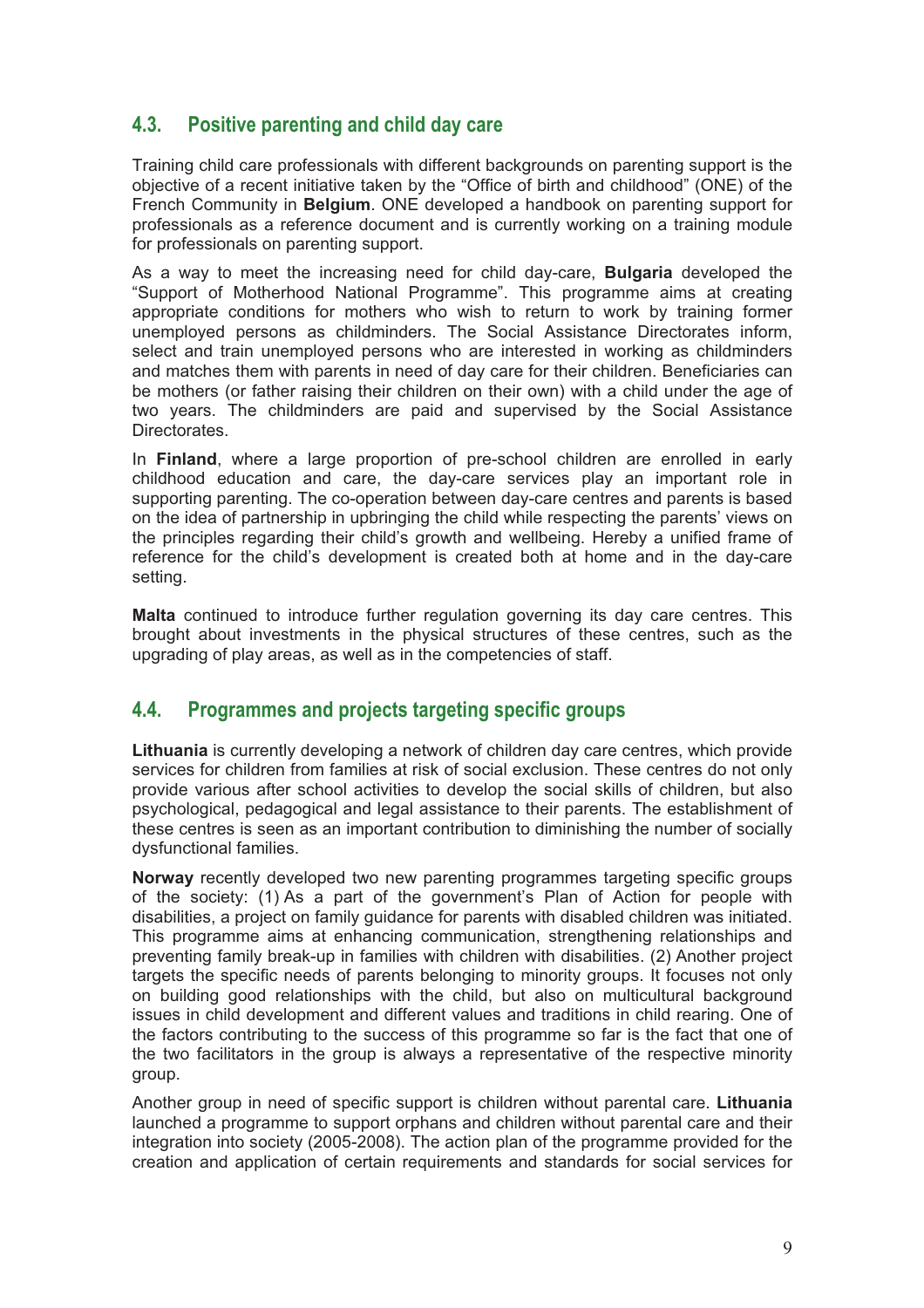children, the education of children and young people in care as well as the professional training of staff working with them.

### **4.5. More time for children – reconciliation of work and family life**

In recent years, many governments have provided parents with improved opportunities to reconcile work and family life. Policy measures include legislation on flexible work arrangements, more generous maternity, paternity and parental leaves, and investments in the quantity and quality of day care facilities.

Recent legislative changes in **Greece**, for instance, allow parents to spend more time with their children. According to the new code for civil servants, parental leave is available also to fathers, to a single parent, and to adoptive parents. Parental leave is longer and better paid for parents with three or more children. Mothers working in the private sector are now also entitled to 6 months paid maternal childcare leave after their maternity leave.

**Spain**, for example launched the Plan "Educa3", which has been endowed with over 1 billion Euros for the period 2008-2012. Educa3 is aimed at creating 300 000 new day care places for children under the age of three, both to guarantee the children's right to early education and to help parents reconciling work and family life.

In the **United Kingdom**, from April 2009, 4.5 million parents of children aged 16 and under gained the right to ask employers for flexible work arrangements. This was previously limited to parents of children up to the age of six or disabled children aged up to 18; now a total of 10 million parents are entitled.

## **4.6. Towards a Europe-wide ban of corporal punishment of children**

In June 2008, the Republic of **Croatia** hosted the launching event of the Council of Europe's campaign "Raise your hand against smacking". Six months later Croatia launched its own national campaign against corporal punishment, which promotes non violent behaviour towards children.

In the **Czech Republic**, the campaign prompted heated debate and the government now intends to use the Council of Europe's TV spot and material to launch its own campaign.

In **France**, the ombudsperson for children has recommended a ban on corporal punishment, using the Council of Europe campaign as an argument and for the first time, corporal punishment has become a part of the public debate through wide national media coverage.

A ban on corporal punishment was achieved following the campaign in **Moldova**. The family code has been amended to explicitly prohibit corporal punishment by parents and others with parental authority.

The government of **Monaco** is currently examining a bill on domestic violence adopted by the National Council in April 2008. The enactment of this piece of legislation will provide the Principality of Monaco with a legal instrument in the field of protection against domestic violence.

**Spain** modified its civil code with a view to eliminate all references to the parents' authority to chastise their children that could imply a toleration of corporal punishment of children.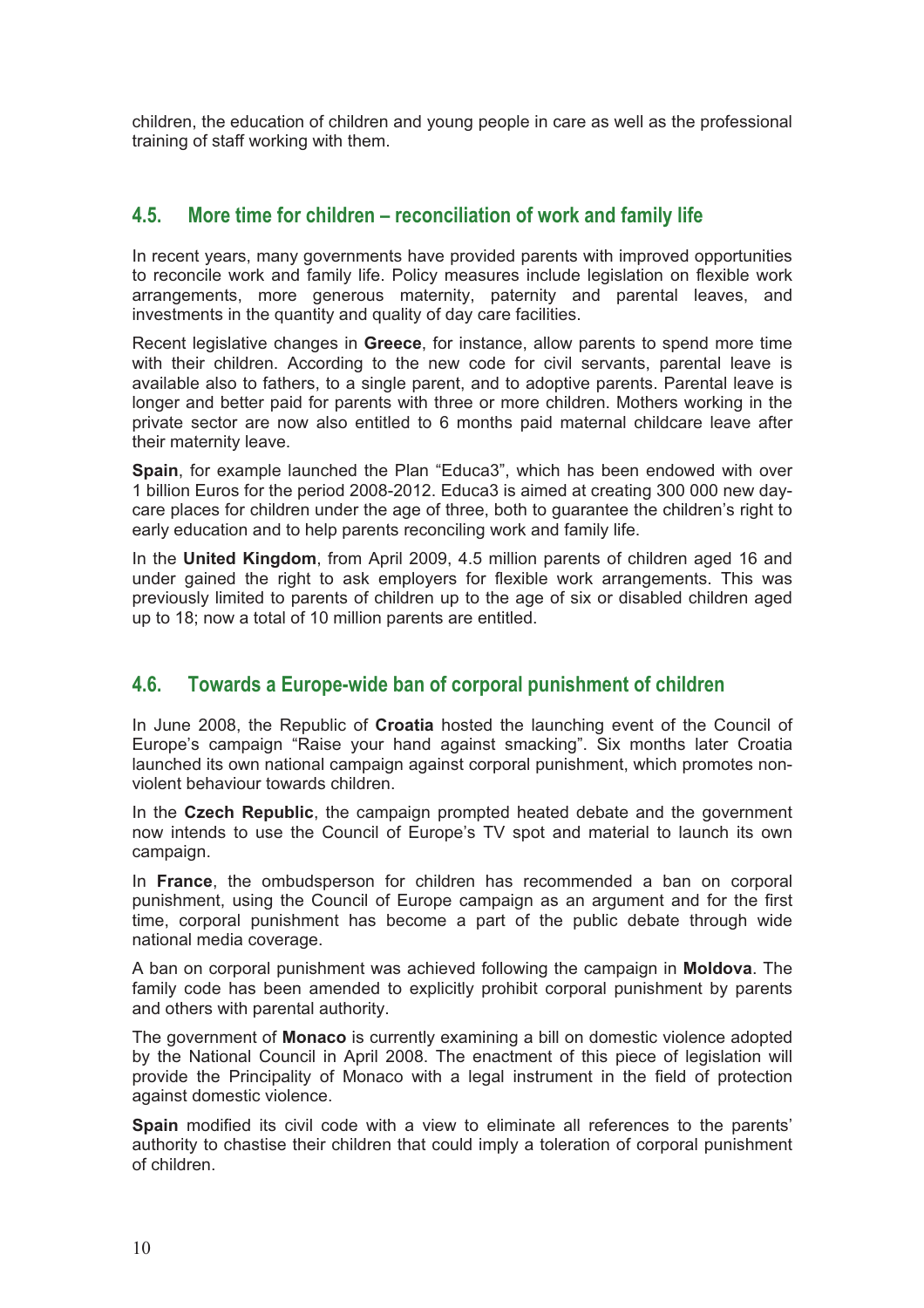## **4.7. Strategic approaches to promoting positive parenting**

The Council of Europe Recommendation on policy to support positive parenting calls, among other things, for a better co-ordination and co-operation between different administrative sectors and levels in the government. A range of interesting developments have taken place in this direction in the member states.

In **Estonia**, different resources from public authorities, non-governmental organisations, the European Social Fund and the Council of Europe have been put together to address positive parenting from various aspects: awareness raising on positive parenting; corporal punishment; the role of fathers; child protection on the internet; local activities to support parenting. An important element of all these activities has been an increased level of co-operation between governmental structures, non governmental organisations and local governments. As a result, a range of round tables, conferences and campaigns have been carried out in addition to the everyday parenting support to families.

In the **Netherlands**, a new Ministry for Youth and Family was created in 2007, and parenting support is one of its priorities. As a result of "Operation Young People", a 3- In the **Netherlands**, a new Ministry for Youth and Family was created in 2007, and<br>parenting support is one of its priorities. As a result of "Operation Young People", a 3-<br>year programme operated by seven ministries aimin parenting support is one of its priorities. As a result of "Operation Young People", a 3-<br>year programme operated by seven ministries aiming at reforming children's and young<br>people's services, each municipality is now sup Centre. The central government supports the creation of these Centres financially and through a number of guidelines. The Centres must be built on existing structures such as the child health clinics and be connected with provincial youth care as well as schools. After having created a network of child services, many other services such as parenting programmes can be included in the work.

With a view to bridging research and practice in the field of positive parenting, **Portugal** established a protocol between the government and five universities with the aim of studying and improving the content of positive parenting programmes for parents and other caretakers. In the framework of this co-operation, new forms of interventions are being developed for families with children at risk due to a lack of parental skills.

The government of **Romania** approved in 2008 the National Strategy on Child Protection, which sets the priorities for the period 2008-2013. The strategy aims at protecting all children in Romania and takes a comprehensive approach. Emphasis is placed on strengthening the role of the family in children's lives. The actions foreseen in the strategy shall prevent the abandonment, abuse and neglect of children, increase the quality of life of families with children, and strengthen the provision of quality social services for families and children.

A "Children in need Fund" was set up in **Russia** in 2008 on the initiative of President Vladimir Putin. It is financed from the federal budget (50 million Euros in 2009) as well as from extra-budgetary sources such as donations. The Fund supports regional programmes and projects proposed by different organisations, including NGO's, which are selected on a competitive basis. Is objectives are the prevention of orphan hood of children, the promotion of family-based forms of care for children deprived of parental care, support to families with children with disabilities, and the social rehabilitation of children in conflict with the law.

In March 2009 **Sweden** adopted a National Strategy for Parental Support with the aim to offer support to all parents throughout their child's life until he or she turns 18. This is to be accomplished via increased co-operation on parental support among actors working with children (e.g. municipalities, county councils, religious communities, parent's associations, the sports movement, NGOs and study associations). The Strategy also aims at increasing the number of health-promoting arenas, of meeting places for parents, and of parental support actors with training in health promoting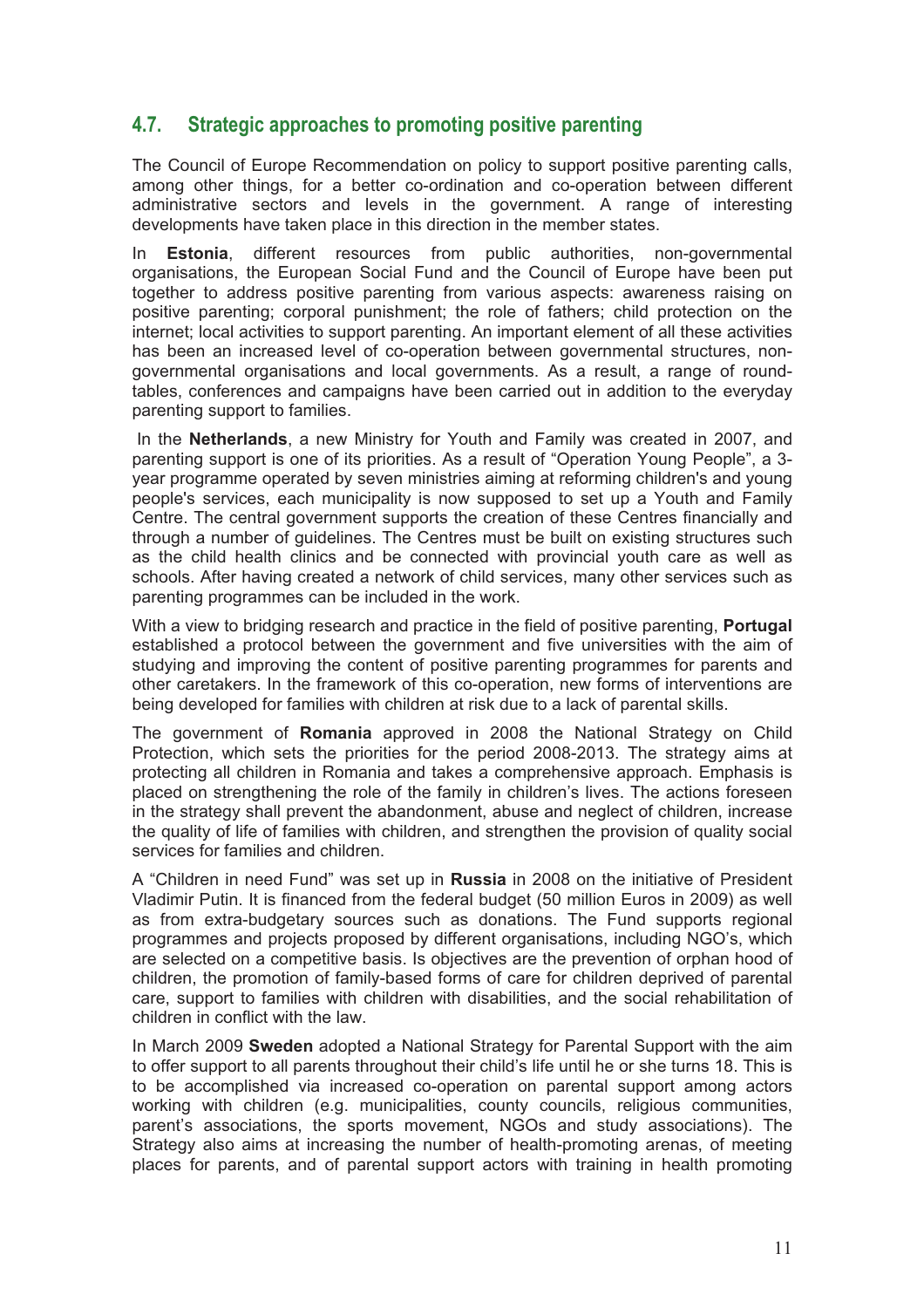methods and universal evidence-based programmes. On a voluntary basis, all parents should be offered the same opportunities for support and help.

#### **4.8. Campaigns, conferences and other events**

Within the framework of the Council of Europe campaign against corporal punishment of children, various events were organised in more than 20 countries. Most of them focused on the need to reform legislation and the steps to be taken to raise awareness and provide services promoting positive parenting.

In the framework of its Presidency of the European Union, the **Czech Republic** organised a conference on "Child-friendly Europe" in Prague in April 2009. One of the objectives was to underline the importance of positive parenting, including protecting children from all forms of violence.

In May 2009, the Greek coalition against corporal punishment launched the Council of Europe campaign in **Greece**, focusing on the dissemination of the TV spot by main public and private televisions, discussions with children and the organisation of positive parenting training.

In **Italy**, a coalition against corporal punishment was founded with the participation of NGOs, parliamentarians, governmental offices, professionals, networks and parents associations.

In **Latvia**, the European Region of the World Family Organisation organised a Conference on Parenting Support in May 2008 in Riga. This conference, which was supported by the Latvian Ministry for Children and Family Affairs, addressed the question how parents can be supported in bringing up their children and examined good practices in the fields of childcare, media, and parenting support programmes.

In 2008, **Lithuania** organised an international conference on the theme "The influence of micro and macro environment on the expression of positive parenting: good practice and international experience". The aim of the conference was to promote positive parenting in the Lithuanian society and to learn from international experience in this area.

**Poland** launched in January 2009 nationwide campaign under the title "Good Parent – Good Start". The campaign was initiated by the Ministry for Labour and Social Policy in cooperation with non-profit organisations and local authorities. It is comprised of a media campaign (billboards, TV spots), leaflets distributed in local social security organisations, and a cycle of workshops directed to parents. The aim of the campaign is to develop active and positive parenthood during the crisis and prevent family violence.

**Portugal** organised a conference on positive parenting during the Portuguese presidency of the European Union and will launch the Council of Europe campaign at national level in June 2009.

A media campaign with the title "You, too, can be a better parent", was implemented in 2007 in **Romania**. The main purpose of the campaign was to raise parents' awareness of their responsibilities regarding upbringing and education of their children. The campaign also addressed to professionals, local authorities and the state in order to encourage them to support parents in fulfilling their responsibilities.

In **Spain**, a very wide TV campaign was run thanks to the support of the Ministry of Education and Social Services and almost all public, private, regional and local broadcasters. An international conference on positive parenting was organised in Palma de Mallorca in May 2009.